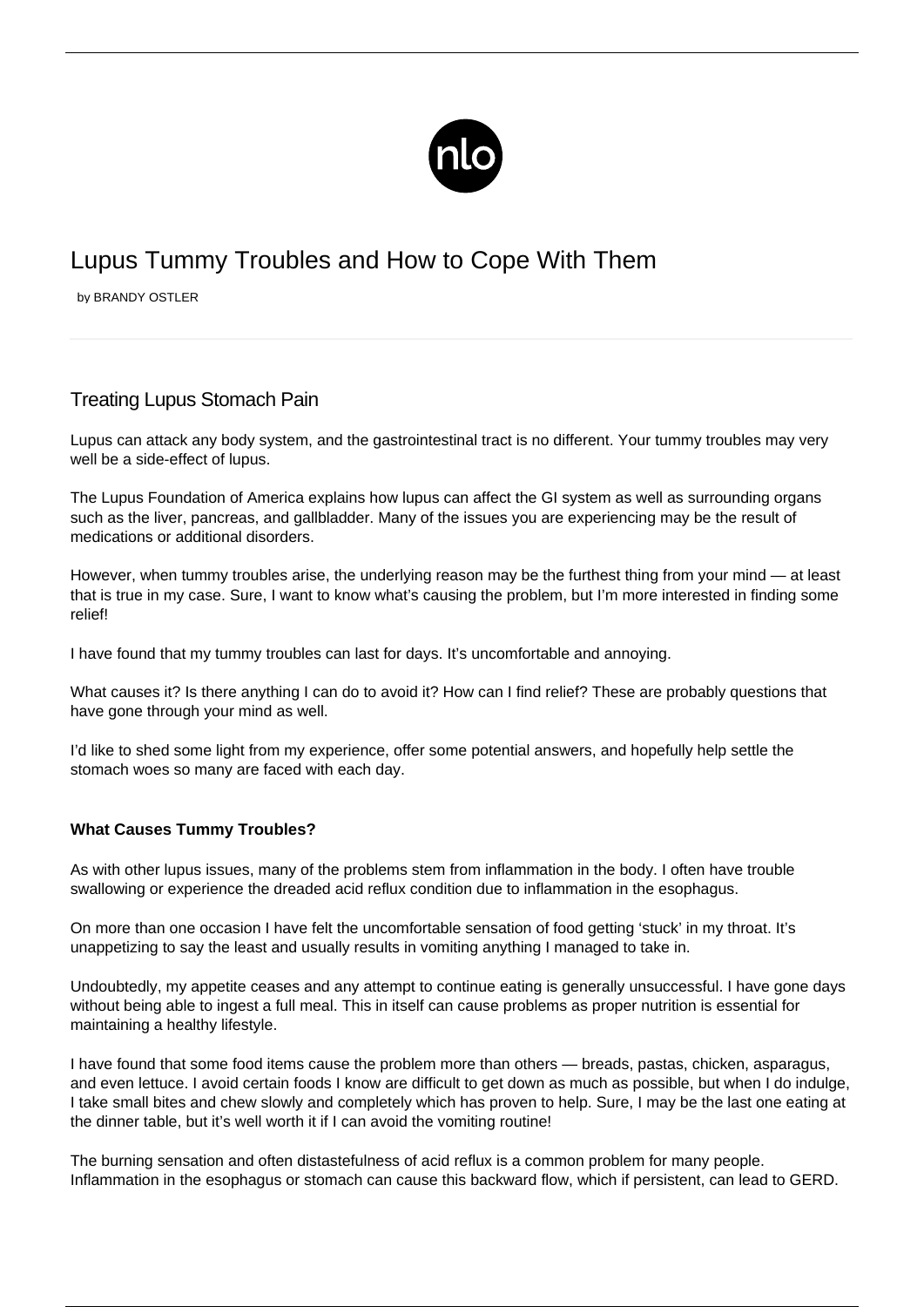Although antacids can be used and omeprazole is often prescribed (or purchased OTC), I like to avoid as many medications as I can in my daily regimen. I keep these on hand, but have found some natural remedies that work for me — either to tame the beast or prevent it from rearing its ugly head.

#### **Finding Lupus Stomach Pain Relief**

- **Milk:** When I initially feel the burn, I often drink a glass of milk to put out the fire. Milk is rich in calcium, which has shown to be effective and is often an ingredient in antacids. Although milk can temporarily buffer stomach acid, the fat content can actually stimulate the production of it, so sticking to low-fat or nonfat varieties is generally best.
- **Aloe:** If you have ever used aloe on a sunburn then you know it has burn easing properties. The same is true for heartburn! Aloe vera juice can reduce inflammation in the esophagus and stomach — but be careful, some varieties also contain laxative properties and you might find yourself trading one problem for another. Look for a brand that has the laxative component removed if this is a worry for you.
- **Ginger:** An age-old remedy for all kinds of tummy troubles, ginger is an anti-inflammatory. Steep in hot water to make tea or use it as an ingredient when cooking. If all else fails, you can even chew on a bit of ginger root to get in your daily dose. But be careful, too much ginger can actually cause heartburn. Limit your daily intake to about 3 grams.
- **Banana:** Bananas are believed to be natural antacids that can stop acid reflux from flaming. They neutralize acid in the stomach because they are rich in potassium, which is an alkalizing mineral. However, be sure the bananas are nice and ripe! For an even better effect, put sliced bananas on top of low-fat, high-fiber oatmeal which has stomach soothing properties.
- **Apple:** "An apple a day keeps the doctor away!" How true it is. Apples work to reduce reflux because they create an alkaline state in the stomach, neutralizing excess acids and aiding in digestion. Stick with sweet varieties such as red or golden delicious and avoid the tart varieties such as granny smith. In baked goods, applesauce can be used as a substitute for oil, which is a common heartburn trigger.
- **Gum:** Believe it or not, chewing gum after a meal can actually prevent acid reflux. Choose one that is sugar-free and chew for about 30 minutes. This stimulates the salivary glands, and increases the flow of saliva. Any acid that has built up in the stomach is diluted and washed away or cleared out more quickly, preventing symptoms from occurring.

If you know acid reflux is a problem for you, try to avoid common triggers such as caffeinated drinks (soda, tea, coffee), acidic foods (citrus, tomatoes), spicy foods (black pepper, garlic, onions), high-fat greasy foods (they stay in the stomach longer), alcohol (red wine), chocolate, and peppermint.

Next page: treating nausea and other lupus stomach issues.

#### **Treating Nausea**

Of course tummy troubles and GI issues don't end there. If you are like me, you might be plagued with nausea more often than not. For me, it's one of my biggest complaints.

There is nothing fun about always feeling sick. Sometimes it seems that I suffer endlessly and finding answers is not always easy. I know that much of the nausea is caused by the medications I take — and of course, I have other medications to ease the trouble like Zofran and Phenergan — but it's usually not enough.

Acid reflux also contributes to nausea and I've found myself vomiting stomach acid more than once — YUCK! This is one of the reasons ginger is so beneficial. It has been used for years as a natural nausea remedy in addition to treating reflux.

A heating pad applied to your tummy and/or a cool compress or ice pack applied to the back of your neck can also help. Other options for treating nausea that you may find beneficial include: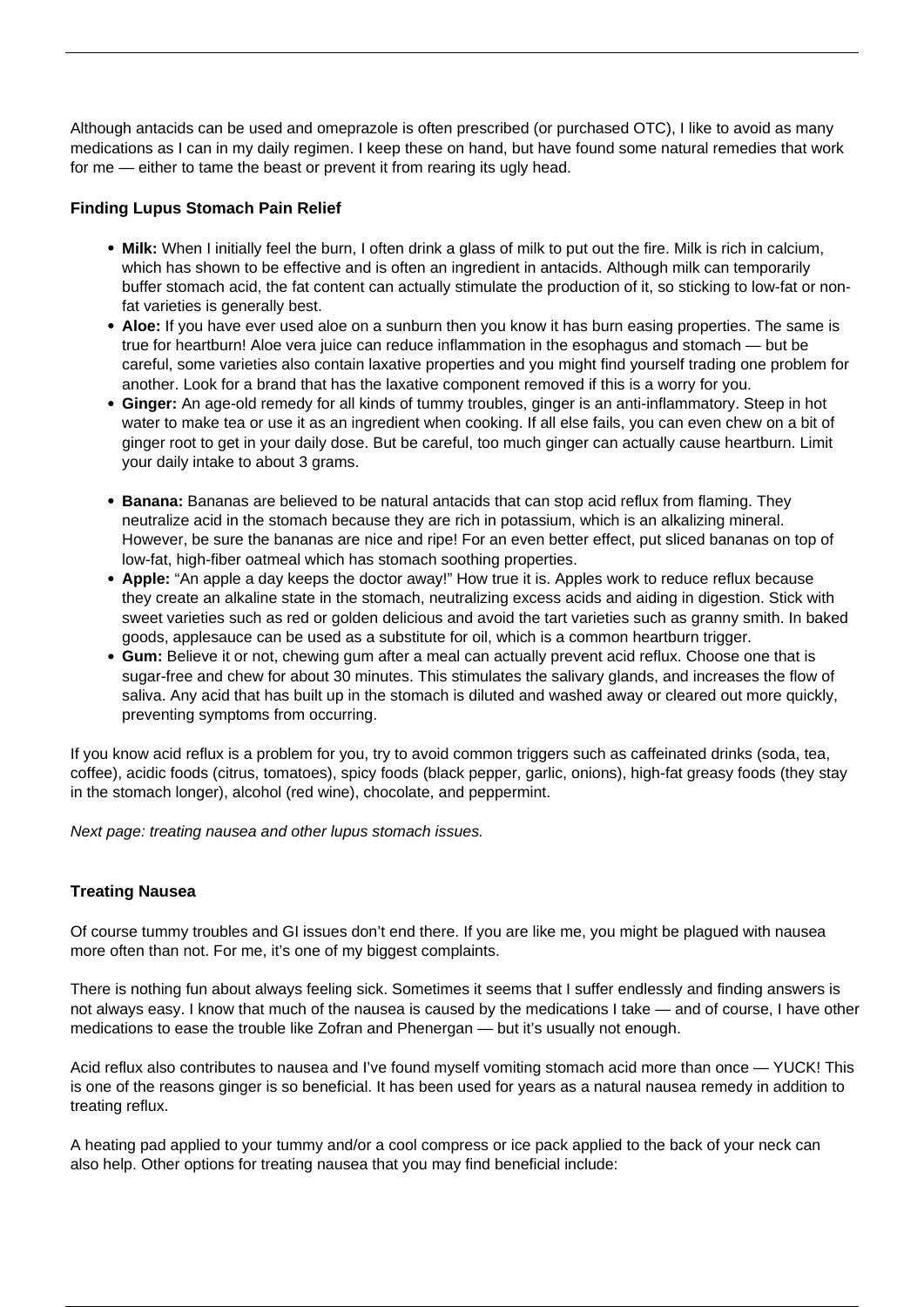- **Peppermint has been shown to alleviate nausea** but since it is a heartburn trigger, ingesting it is not always the best option. Instead, I use essential peppermint oil (therapeutic grade) to ease my tummy. Because it is a 'hot' oil, diluting it in coconut oil is needed. Then, massage 1-3 drops on the mastoids behind the ear and over the navel. Do this hourly. You can also place a warm compress over the stomach after the oil is applied. Alternatively, you can directly inhale the oils 4-6 times per hour or as needed. I will often use my diffuser to aid in this process.
- **Acupuncture has been used for years by Eastern practitioners and has been shown to effectively combat nausea.** However, it's not likely you'll be able to run down to your nearest clinic to get an [acupuncture treatment](/acupuncture-for-lupus/) each time a bout of nausea comes on. Instead, learn how to appropriately apply acupressure.
- **Acupressure is an ancient form of healing that uses finger and hand pressure to stimulate key points on the body.** For treating nausea, the best known (and easiest to find) are the P6 points (Nei Kuan) that are located on your inner wrist. Approximately 2 or 3 finger widths down from the top crease in your wrist (at the base of your palm) there is a groove between two large tendons. Gently apply pressure to this area when you feel nauseous. Alternatively, there is quite a wide variety of 'nausea bands' available for purchase that function in the same way. If you choose bands, be sure to wear them correctly to gain relief. The pressure stud needs to align with the P6 point to properly stimulate the area and relieve your nausea.
- **The BRAT Diet can be a welcoming comfort when experiencing many bouts of nausea.** Sometimes, the yucky feeling can cause our appetites to fail. I have found myself going days without food because I feel so sick to my stomach. Lack of food can exasperate the problem. When it's consistent, this can be dangerous. Simply not eating is not a viable solution. Eating a diet of bananas, rice, applesauce, and toast can provide nourishment that is gentle to your tummy!

However, sometimes it's not the reflux or the nausea causing my tummy troubles but rather issues that most will find embarrassing in nature. That's right — the poo problem.

I know this topic is one we tend to avoid and I promise to tread lightly. As embarrassing as it may be, it cannot be ignored. Whether you can't go or you go too much, the poo problem is a reality for many who have stomach problems with lupus.

Just like Goldilocks, we might find ourselves dealing with a situation that is 'too hard' or 'too soft' and it is essential to find the 'just right' if relief is to be achieved. One possible problem may be irritable bowel syndrome (IBS).

Although this condition may not be directly linked to lupus, many who have lupus experience IBS. Basically this happens when muscles aren't moving waste through your intestines properly and you might find yourself with constipation or diarrhea.

Certainly you can turn to stool softeners, laxatives, or antidiarrheal products — but there are things you can do naturally to soothe your poo problems.

- **Too hard:** If constipation is the problem, eat a diet with plenty of fiber to help keep things moving beans, broccoli, apricots, berries, and nuts are all good sources of fiber. A tablespoon of olive oil with a teaspoon of lemon juice is a wonderful way to stimulate your digestive system. A bit of flaxseed oil in orange juice will also do the trick, although it may take a few hours to kick in. Other options include molasses, coffee, or a bit of baking soda in water. Oh, and don't forget the prunes!
- **Too soft:** If you are suffering from diarrhea, keep yourself hydrated but stick with clear liquids. A sports drink high in electrolytes is a good choice if you happen to like them. This is also a great time to incorporate the BRAT diet. Yogurt with 'live cultures' help restore healthy levels of good bacteria to your intestines. Other than yogurt, avoid dairy products as much as possible. Drink some chamomile tea — chamomile is good for treating intestinal inflammation. Blueberries and starchy foods can also be your friend and help you avoid frequent visits to the potty room.

When you are suffering from stomach problems, keep track of what's going on. Severe abdominal pain can be a